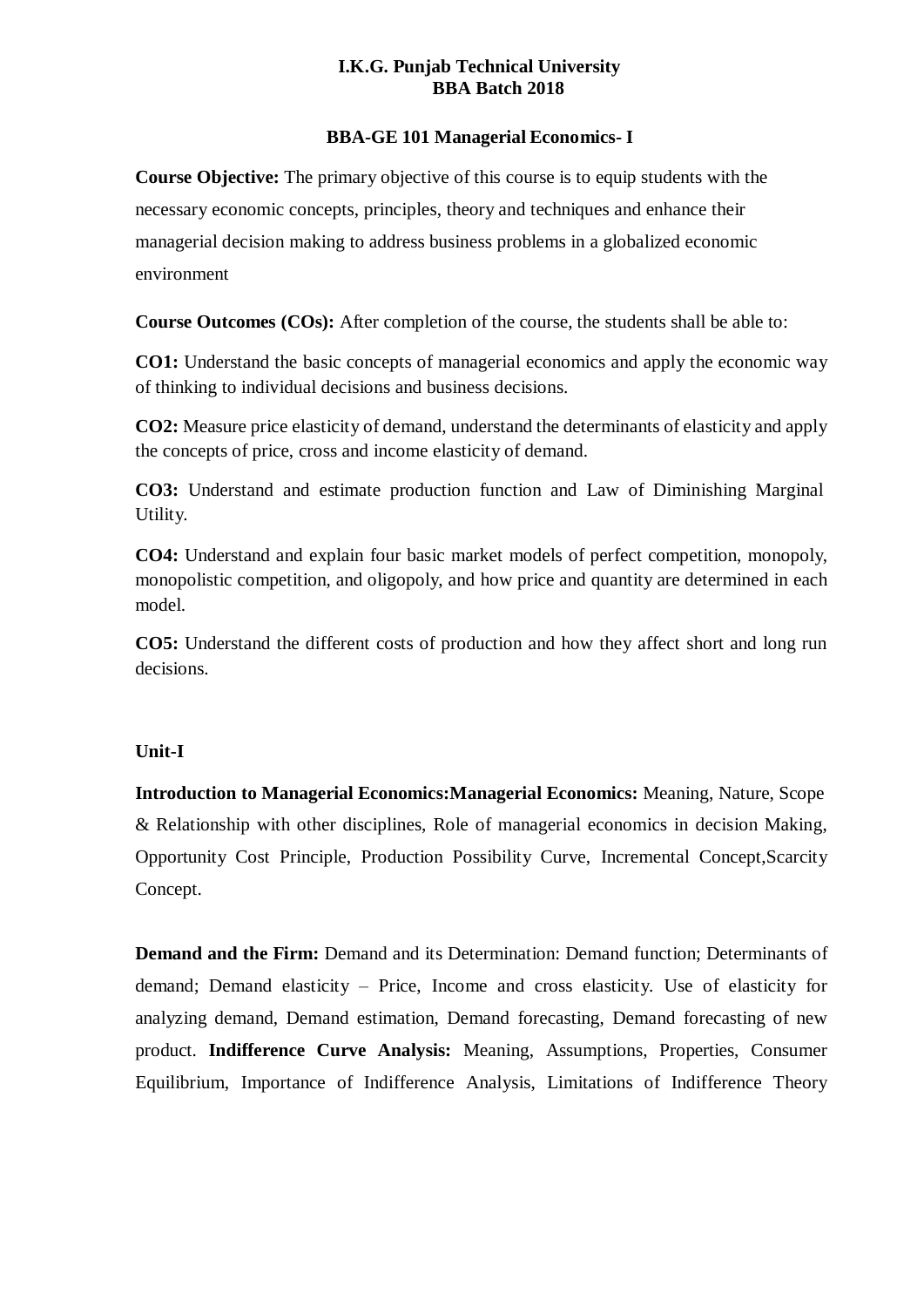#### **I.K.G. Punjab Technical University BBA Batch 2018**

## **Unit-II**

**Production Function** : Production function Meaning, Concept of productivity and technology, Short Run and long run production function Isoquants; Least cost combination of inputs, Producer's equilibrium; Return to scale; Estimation of production function.

**Theory of Cost:** Cost Concepts and Determinants of cost, short run and long run cost theory, **Modern** Theory of Cost, Relationship between cost and production function

## **Unit-III**

**Revenue Curve:** Concept of Revenue, Different Types of Revenues, concept and shapes of Total Revenue, Average revenue and marginal revenue, Relationship between Total Revenue, Average revenue and marginal revenue, Elasticity of Demand and Revenue relation

**Market Structure:** Market Structure: Meaning, Assumptions and Equilibrium of Perfect Competition, Monopoly, Monopolistic Competition, Oligopoly: Price and output determination under collusive oligopoly, Price and output determination under non-collusive oligopoly, Price leadership model.

# **Unit-IV**

**Pricing:** Pricing practices**;** Commodity Pricing: Economics of advertisement costs; Types of pricing practices

**Factor Pricing:** Demand and supply of factor of production; Collective bargaining,

Concept of rent, profit, interest- Rate of return and interest rates; Real vs. Nominal interest rates. Basic capital theory–Interest rate and return on capital. Measurement of profit.

**Note:** Relevant Case Studies will be discussed in class.

## **Suggested Readings/ Books**:

- K.K .Dewett, *Modern Economic Theory,* S. Chand Publication
- D.M.Mithani, *Managerial Economics Theory and Applications,* Himalaya Publication
- Peterson and Lewis, *Managerial Economic,* Prentice Hall of India
- Gupta, *Managerial Economics,* TataMcGraw Hills